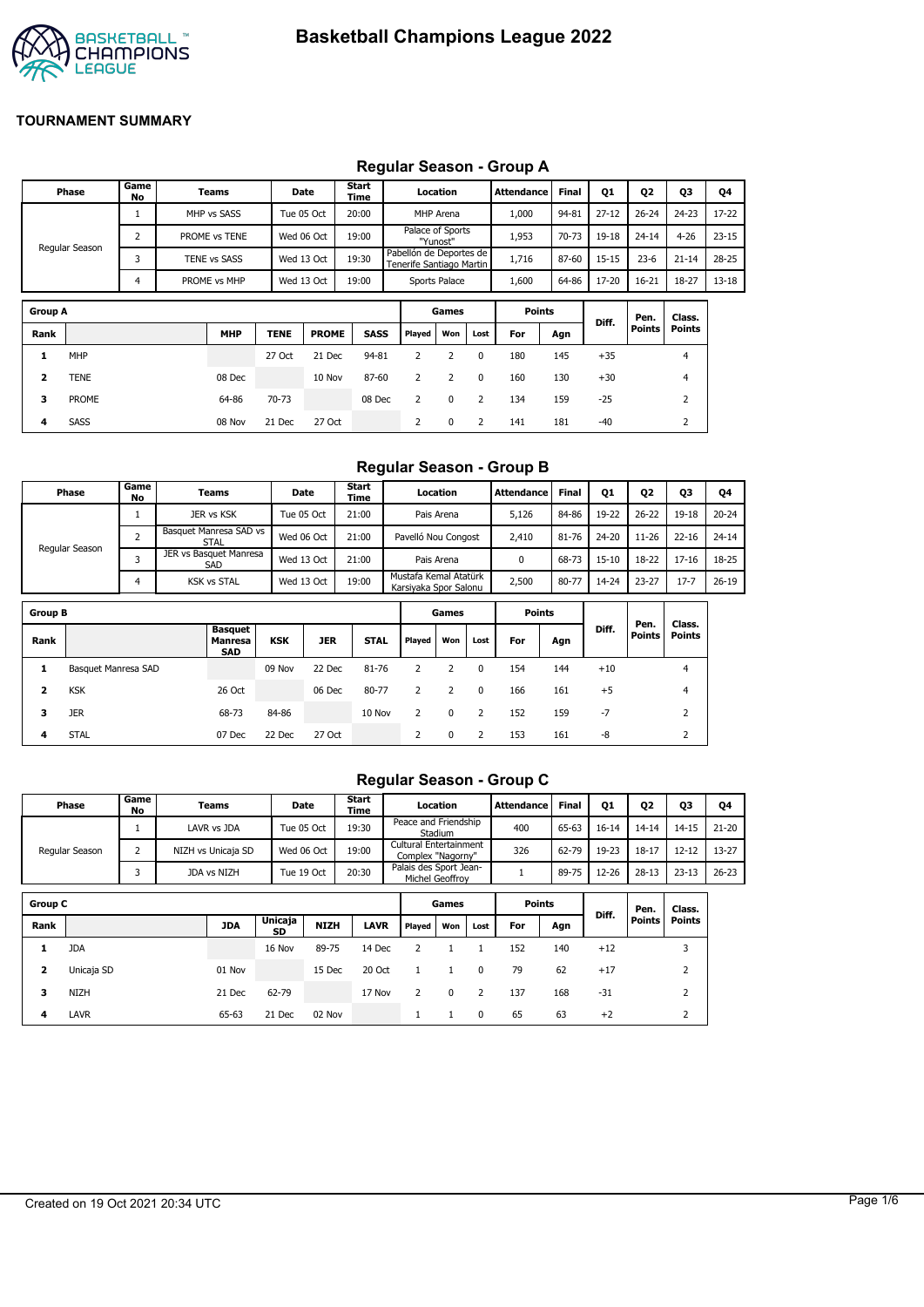

|                |                               |                |                                                             |             |            |               |                    |               |          | ncyulai ocasuli - Oluup D |              |           |                |                         |           |
|----------------|-------------------------------|----------------|-------------------------------------------------------------|-------------|------------|---------------|--------------------|---------------|----------|---------------------------|--------------|-----------|----------------|-------------------------|-----------|
|                | Phase                         | Game<br>No     | Teams                                                       |             | Date       | Start<br>Time |                    | Location      |          | <b>Attendance</b>         | <b>Final</b> | <b>Q1</b> | Q <sub>2</sub> | Q3                      | Q4        |
|                |                               |                | Universo Treviso Basket<br><b>SSDRL vs RIGA</b>             |             | Tue 05 Oct | 20:30         |                    | Palaverde     |          | 1,353                     | $91 - 85$    | $23 - 22$ | 19-30          | $23 - 12$               | $26 - 21$ |
|                | Regular Season                | $\overline{2}$ | SZOM vs AEK                                                 |             | Wed 06 Oct | 18:00         |                    | Savaria Arena |          | 2,200                     | 83-78        | 19-21     | 19-14          | 19-19                   | $26 - 24$ |
|                |                               | 3              | AEK vs Universo Treviso<br><b>Basket SSDRL</b>              |             | Tue 19 Oct | 19:30         | Ano Liosia Olympic | Sports Hall   |          | 1,900                     | 77-92        | 18-23     | 18-27          | $24 - 15$               | $17 - 27$ |
| <b>Group D</b> |                               |                |                                                             |             |            |               |                    | Games         |          | <b>Points</b>             |              |           |                |                         |           |
| Rank           |                               |                | <b>Universo</b><br>Treviso<br><b>Basket</b><br><b>SSDRL</b> | <b>SZOM</b> | <b>AEK</b> | <b>RIGA</b>   | Played             | Won           | Lost     | For                       | Agn          | Diff.     | Pen.<br>Points | Class.<br><b>Points</b> |           |
| 1              | Universo Treviso Basket SSDRL |                |                                                             | 03 Nov      | 22 Dec     | $91 - 85$     | 2                  | 2             | $\Omega$ | 183                       | 162          | $+21$     |                | $\overline{4}$          |           |
| 2              | <b>SZOM</b>                   |                | 17 Nov                                                      |             | 83-78      | 22 Dec        | 1                  | 1             | $\Omega$ | 83                        | 78           | $+5$      |                | 2                       |           |
| 3              | <b>AEK</b>                    |                | 77-92                                                       | 14 Dec      |            | 15 Nov        | $\overline{2}$     | 0             | 2        | 155                       | 175          | $-20$     |                | $\overline{2}$          |           |
| 4              | <b>RIGA</b>                   |                | 14 Dec                                                      | 20 Oct      | 03 Nov     |               |                    | $\Omega$      |          | 85                        | 91           | $-6$      |                |                         |           |

# **Regular Season - Group D**

### **Regular Season - Group E**

|                | Phase          | Game<br>No | Teams               |             | Date        | Start<br>Time |                   | Location     |                | Attendance    | <b>Final</b> | 01        | <b>Q2</b>     | Q3             | Q4        |
|----------------|----------------|------------|---------------------|-------------|-------------|---------------|-------------------|--------------|----------------|---------------|--------------|-----------|---------------|----------------|-----------|
|                |                | T          | <b>IGOK vs PAOK</b> |             | Tue 05 Oct  | 18:30         | Sportska Dvorana  | Laktaši      |                | 700           | 68-64        | 19-12     | $7 - 20$      | $17 - 17$      | $25 - 15$ |
|                | Regular Season | 2          | <b>GALA vs NYMB</b> |             | Wed 06 Oct  | 21:00         | Sinan Erdem Arena |              |                | 1,200         | 101-85       | $23 - 26$ | 29-22         | $23 - 19$      | $26 - 18$ |
|                |                | 3          | PAOK vs NYMB        |             | Tue 12 Oct  | 19:30         | PAOK Sports Arena |              |                | 1,500         | 83-84        | $11 - 21$ | 24-19         | $23 - 25$      | $25-19$   |
|                |                | 4          | <b>IGOK vs GALA</b> |             | Wed 13 Oct  | 18:30         | Sportska Dvorana  | Laktaši      |                | 1,000         | 85-89        | $17 - 27$ | $27 - 25$     | $23 - 16$      | 18-21     |
| <b>Group E</b> |                |            |                     |             |             |               |                   | Games        |                | <b>Points</b> |              |           |               |                |           |
|                |                |            |                     |             |             |               |                   |              |                |               |              | Diff.     | Pen.          | Class.         |           |
| Rank           |                |            | <b>GALA</b>         | <b>IGOK</b> | <b>NYMB</b> | <b>PAOK</b>   | Played            | Won          | Lost           | For           | Agn          |           | <b>Points</b> | <b>Points</b>  |           |
| 1              | <b>GALA</b>    |            |                     | 09 Nov      | 101-85      | 08 Dec        | 2                 | 2            | 0              | 190           | 170          | $+20$     |               | $\overline{4}$ |           |
| 2              | <b>IGOK</b>    |            | 85-89               |             | 07 Dec      | 68-64         | $\overline{2}$    | $\mathbf{1}$ | $\mathbf{1}$   | 153           | 153          | $+0$      |               | 3              |           |
| 3              | <b>NYMB</b>    |            | 22 Dec              | 26 Oct      |             | 09 Nov        | 2                 | 1            | $\mathbf{1}$   | 169           | 184          | $-15$     |               | 3              |           |
| 4              | <b>PAOK</b>    |            | 25 Oct              | 22 Dec      | 83-84       |               | 2                 | $\mathbf 0$  | $\overline{2}$ | 147           | 152          | $-5$      |               | 2              |           |

## **Regular Season - Group F**

| Phase          | Game<br>No | Teams               | <b>Date</b> | <b>Start</b><br>Time | Location                     | <b>Attendance</b> | <b>Final</b> | Q1        | Q <sub>2</sub> | Q3        | Q4        |
|----------------|------------|---------------------|-------------|----------------------|------------------------------|-------------------|--------------|-----------|----------------|-----------|-----------|
|                |            | TOFA vs OOST        | Tue 05 Oct  | 19:00                | Tofas Nilüfer Spor<br>Salonu | 700               | 92-83        | $29 - 16$ | $20 - 22$      | $27 - 22$ | $16 - 23$ |
|                |            | SIG vs KALE         | Wed 06 Oct  | 20:30                | <b>Rhenus Sport</b>          | 3,025             | $75 - 73$    | 19-24     | $22 - 12$      | $17 - 17$ | $17 - 20$ |
| Regular Season |            | OOST vs SIG         | Mon 11 Oct  | 20:00                | Versluys   Dôme              | 901               | $77 - 83$    | $15 - 14$ | $23 - 25$      | 19-28     | $20 - 16$ |
|                | Δ          | <b>TOFA vs KALE</b> | Tue 12 Oct  | 19:00                | Tofas Nilüfer Spor<br>Salonu |                   | 77-81        | $25 - 18$ | 15-22          | 18-22     | 19-19     |
|                |            |                     |             |                      |                              |                   |              |           |                |           |           |

| <b>Group F</b> |             |            |             | Games       |             | <b>Points</b> |          | Diff.    | Pen. | Class. |       |               |               |
|----------------|-------------|------------|-------------|-------------|-------------|---------------|----------|----------|------|--------|-------|---------------|---------------|
| Rank           |             | <b>SIG</b> | <b>KALE</b> | <b>TOFA</b> | <b>OOST</b> | Played        | Won      | Lost     | For  | Agn    |       | <b>Points</b> | <b>Points</b> |
| 1              | SIG         |            | $75 - 73$   | 26 Oct      | 21 Dec      | 2             |          | $\Omega$ | 158  | 150    | $+8$  |               | 4             |
| 2              | KALE        | 07 Dec     |             | 21 Dec      | 26 Oct      | 2             |          |          | 154  | 152    | $+2$  |               | 3             |
| 3              | <b>TOFA</b> | 10 Nov     | $77 - 81$   |             | $92 - 83$   | 2             |          |          | 169  | 164    | $+5$  |               | 3             |
| 4              | <b>OOST</b> | 77-83      | 10 Nov      | 08 Dec      |             |               | $\Omega$ |          | 160  | 175    | $-15$ |               |               |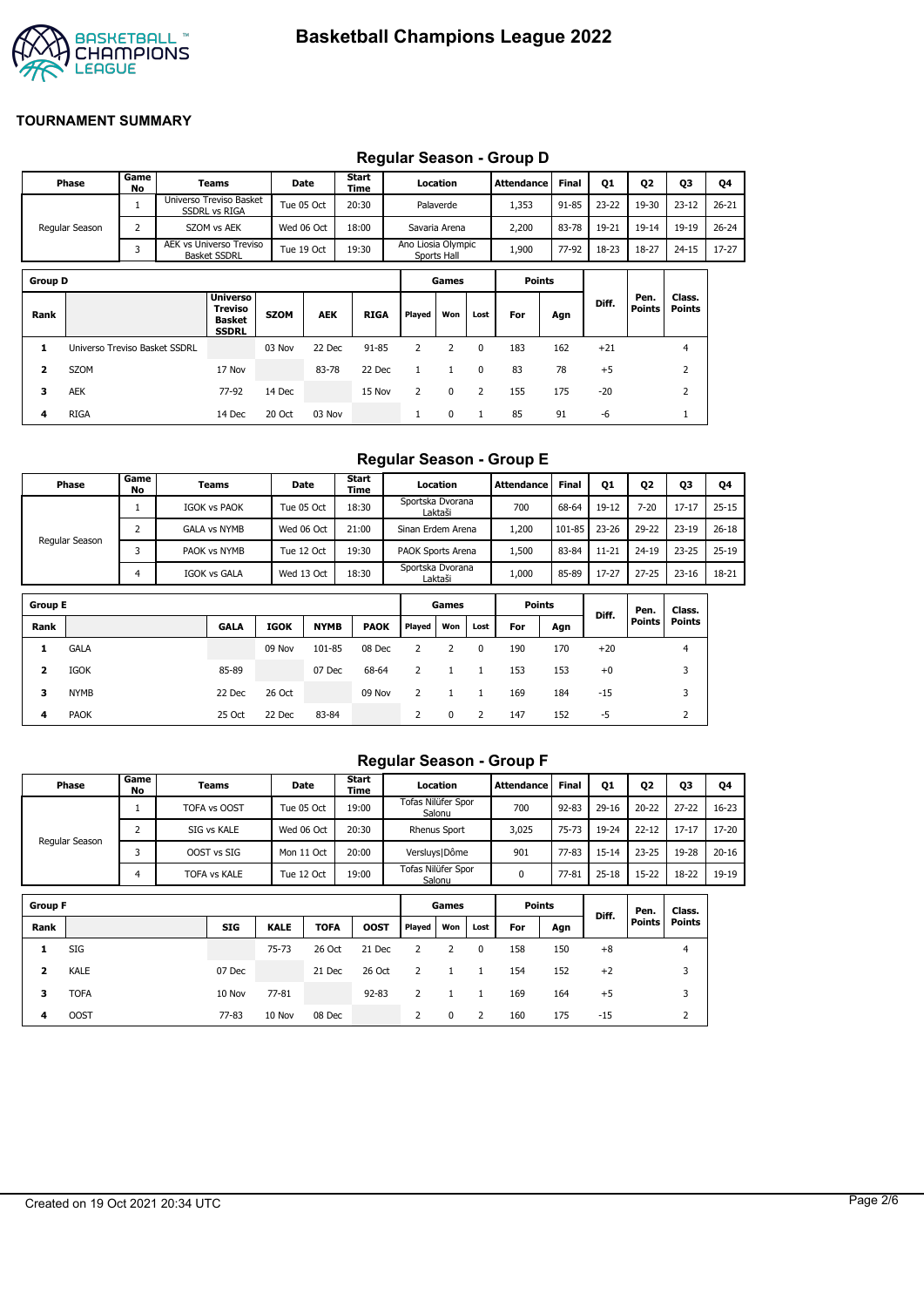

#### **Group G Games Points Diff. Pen. Points Class. Points Rank CLUJ HOLO BRIN DSK Played Won Lost For Agn 1** CLUJ 17 Nov 15 Dec 66-60 2 2 0 142 131 +11 4 **2** HOLO 03 Nov 22 Dec 15 Dec 1 1 0 88 61 +27 2 **3** BRIN 71-76 61-88 16 Nov 2 0 2 132 164 -32 2 **4** DSK 22 Dec 07 Dec 03 Nov 1 0 1 60 66 -6 1 **Phase Game No Teams Date Start Time Location Attendance Final Q1 Q2 Q3 Q4** Regular Season 1 BRIN vs HOLO Wed 06 Oct 20:30 Palazzetto dello Sport "Elio Pentassuglia" 1,000 61-88 9-29 13-20 17-21 22-18 2 CLUJ vs DSK Tue 05 Oct 1 19:30 Tue BTarena 1,650 1 66-60 1 14-21 18-10 1 21-16 1 13-13 3 BRIN vs CLUJ Mon 18 Oct 20:30 Palazzetto dello Sport "Elio Pentassuglia" 1,500 71-76 15-18 14-12 12-17 30-29

# **Regular Season - Group G**

# **Regular Season - Group H**

|                         | Phase                                                    | Game<br>No     | <b>Teams</b>          |              | Date         | Start<br><b>Time</b>          |  |                                       | Location         |              | Attendance    | <b>Final</b> | <b>Q1</b> | Q2            | Q3            | Q4        |
|-------------------------|----------------------------------------------------------|----------------|-----------------------|--------------|--------------|-------------------------------|--|---------------------------------------|------------------|--------------|---------------|--------------|-----------|---------------|---------------|-----------|
|                         |                                                          |                | <b>BURG vs BESIK</b>  |              | Mon 04 Oct   | 20:30                         |  | Pabellon Multiusos<br>Coliseum Burgos |                  |              | 7,415         | 82-74        | $21 - 20$ | $23 - 23$     | $14 - 15$     | $24 - 16$ |
|                         |                                                          | $\overline{2}$ | <b>OLDEN vs VILN</b>  |              | Wed 06 Oct   | 20:00                         |  |                                       | <b>EWE Arena</b> |              | 2,836         | 76-72        | $16 - 18$ | $21 - 20$     | $21 - 21$     | $18-13$   |
|                         | Regular Season<br>3<br><b>VILN vs BURG</b><br>Tue 19 Oct |                |                       | 19:30        |              | Avia Solutions Group<br>Arena |  | 2,632                                 | 87-69            | $22 - 17$    | $27 - 13$     | $17 - 22$    | $21 - 17$ |               |               |           |
|                         |                                                          | 4              | <b>OLDEN VS BESIK</b> |              | Tue 19 Oct   | 20:00                         |  |                                       | <b>EWE Arena</b> |              | 3,000         | 81-83        | $31 - 25$ | $21 - 17$     | $13 - 25$     | $16 - 16$ |
| <b>Group H</b>          |                                                          |                |                       |              |              |                               |  |                                       | Games            |              | <b>Points</b> |              |           |               |               |           |
|                         |                                                          |                |                       |              |              |                               |  |                                       |                  |              |               |              | Diff.     | Pen.          | Class.        |           |
| Rank                    |                                                          |                | <b>VILN</b>           | <b>OLDEN</b> | <b>BESIK</b> | <b>BURG</b>                   |  | Played                                | Won              | Lost         | For           | Agn          |           | <b>Points</b> | <b>Points</b> |           |
| 1                       | <b>VILN</b>                                              |                |                       | 13 Dec       | 17 Nov       | 87-69                         |  | 2                                     | 1                | $\mathbf{1}$ | 159           | 145          | $+14$     |               | 3             |           |
| $\overline{\mathbf{2}}$ | <b>OLDEN</b>                                             |                | 76-72                 |              | 81-83        | 17 Nov                        |  | $\overline{2}$                        | 1                | $\mathbf{1}$ | 157           | 155          | $+2$      |               | 3             |           |
| 3                       | <b>BESIK</b>                                             |                | 02 Nov                | 21 Dec       |              | 14 Dec                        |  | 2                                     | $\mathbf{1}$     | $\mathbf{1}$ | 157           | 163          | $-6$      |               | 3             |           |
| 4                       | <b>BURG</b>                                              |                | 21 Dec                | 02 Nov       | 82-74        |                               |  | 2                                     | $\mathbf{1}$     | 1            | 151           | 161          | $-10$     |               | 3             |           |

| Legend     |                          |       |                     |            |              |    |              |
|------------|--------------------------|-------|---------------------|------------|--------------|----|--------------|
| Class.     | $\sim$<br>Classification | Diff. | <b>Difference</b>   | <b>DSQ</b> | Disqualified | GF | Games played |
| <b>OTx</b> | Overtime                 | Qx    | <b>Quarter Time</b> | W/L        | Win/Loss     |    |              |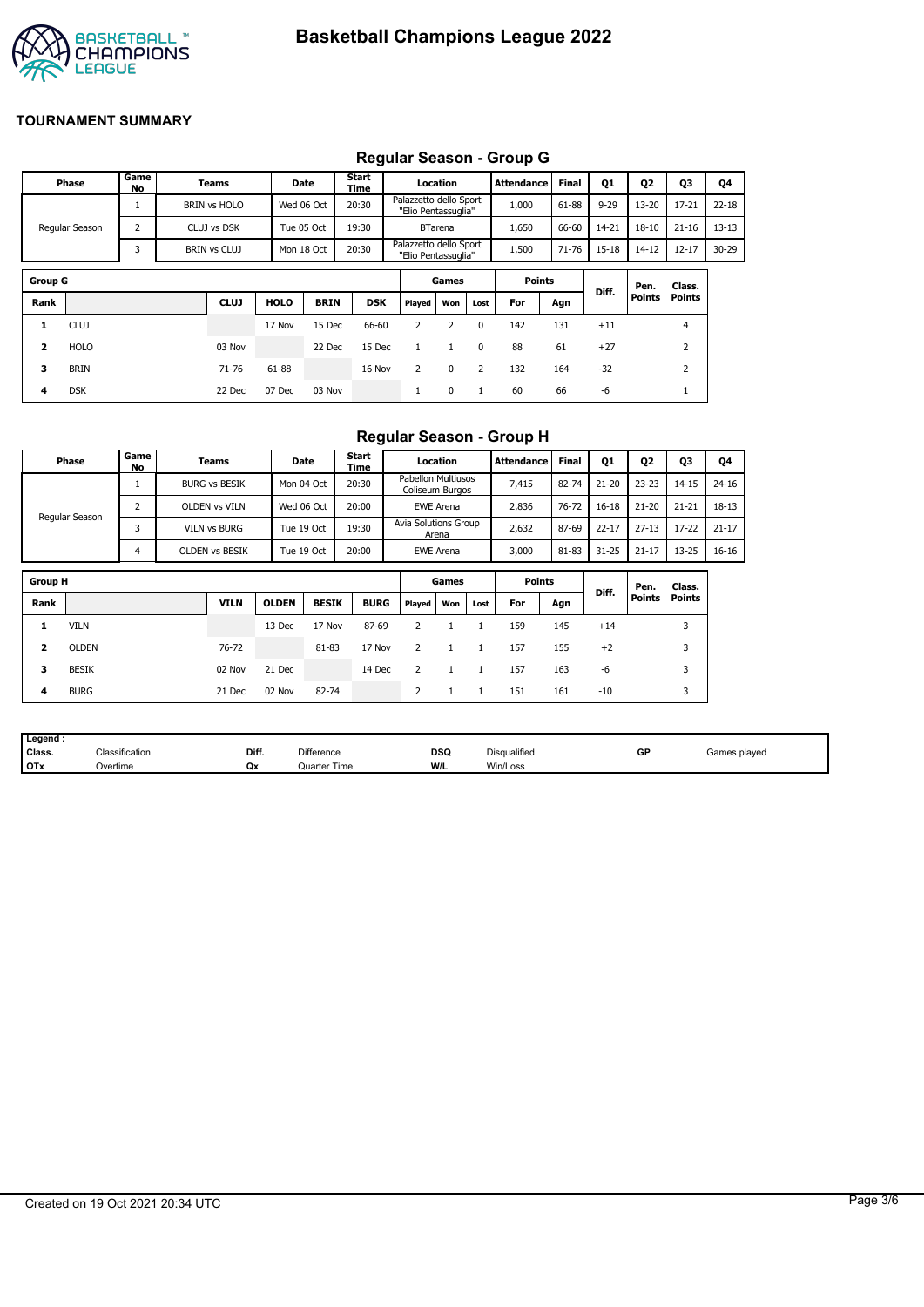

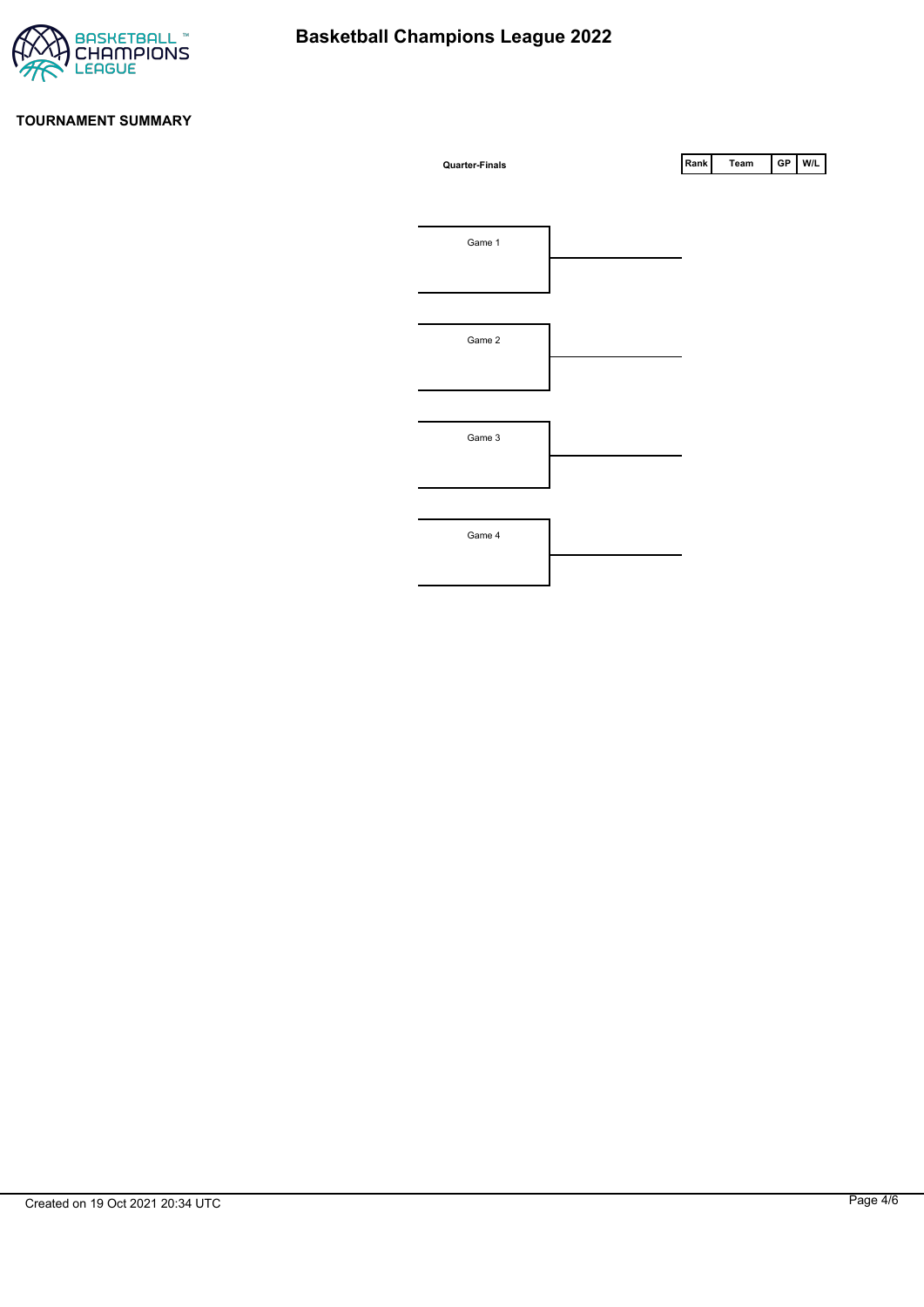

# **Basketball Champions League 2022**

### **TOURNAMENT SUMMARY**

**Play-ins**

| Game 8 |  |
|--------|--|
|        |  |
|        |  |
| Game 7 |  |
|        |  |
|        |  |
| Game 6 |  |
|        |  |
|        |  |
| Game 5 |  |
|        |  |
|        |  |
| Game 4 |  |
|        |  |
|        |  |
| Game 3 |  |
|        |  |
|        |  |
| Game 2 |  |
|        |  |
|        |  |
|        |  |
| Game 1 |  |
|        |  |
|        |  |